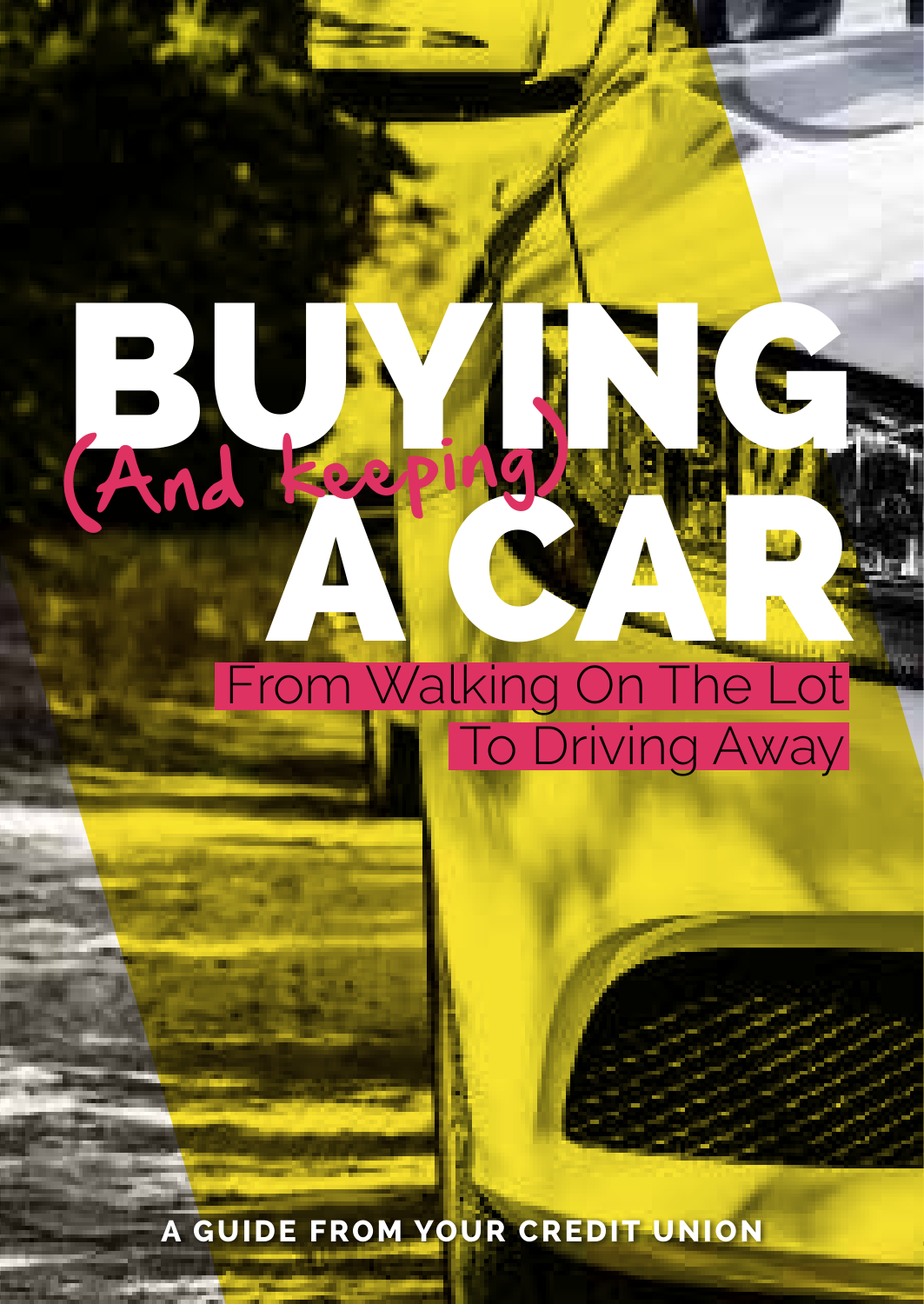



### Extended Warranties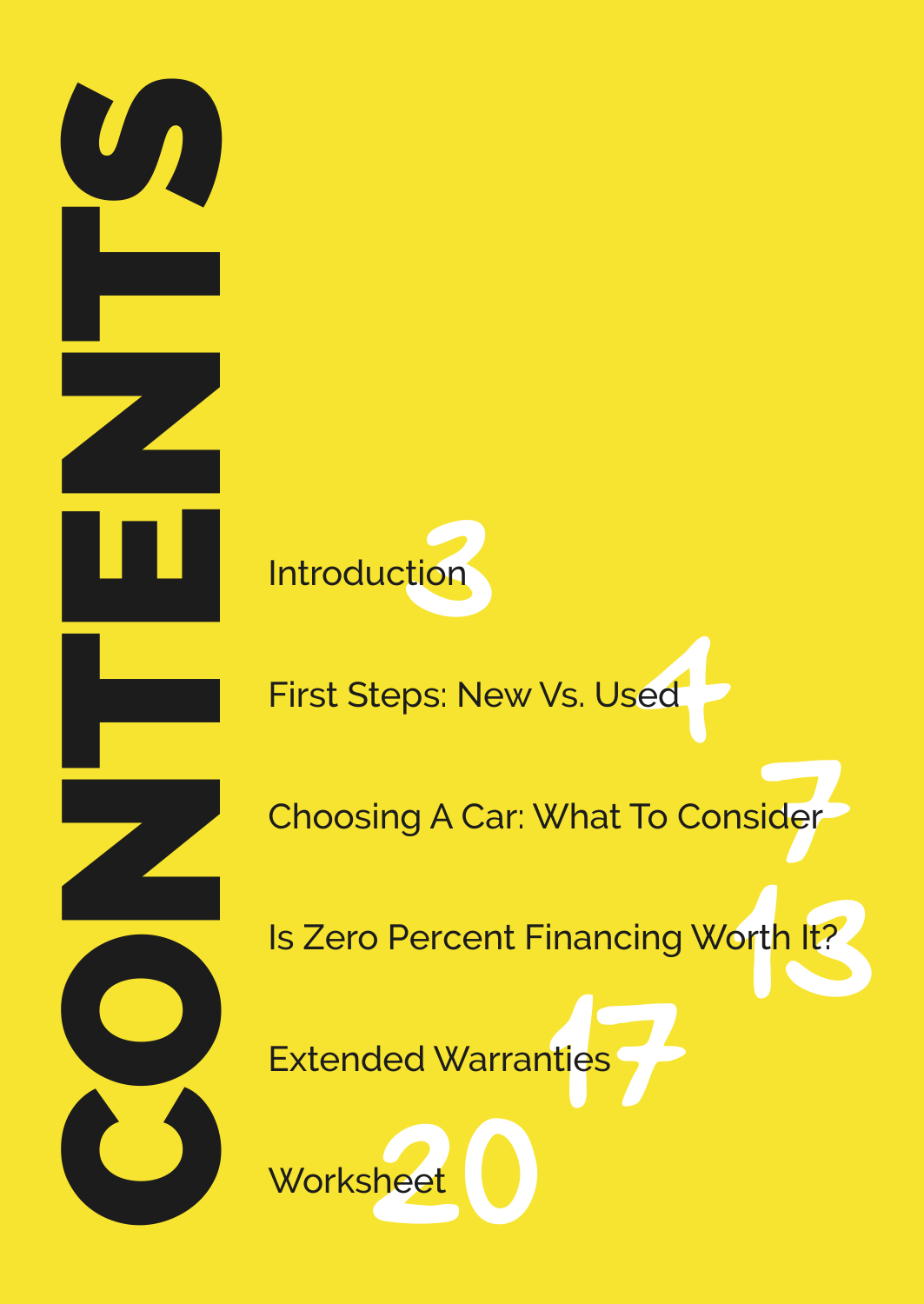## Introduction

Buying a vehicle - whether it's a car, truck, SUV or other set of wheels - can be a remarkably complicated undertaking, with many decision points baked into the process. There's a lot of industry-specific jargon, large numbers and high-pressure sales tactics. There are also a lot of moving parts, which can be overwhelming.

This guide is here to help you navigate the process smoothly. We'll demystify some common car-buying concepts by walking you through the choices step-by-step. By the end of this ebook, you'll know everything you need to know for getting the car of your dreams at a price you can afford.



However, while reading this book is a great start, there's no substitute for in-person advice. Before you step onto the dealer's website or lot, have a talk with someone at the credit union. There are peculiarities to every situation, and you deserve to have someone you trust helping you look at yours. This way, you can go into a dealership forewarned about some of the biggest hurdles you'll face during the car-buying process.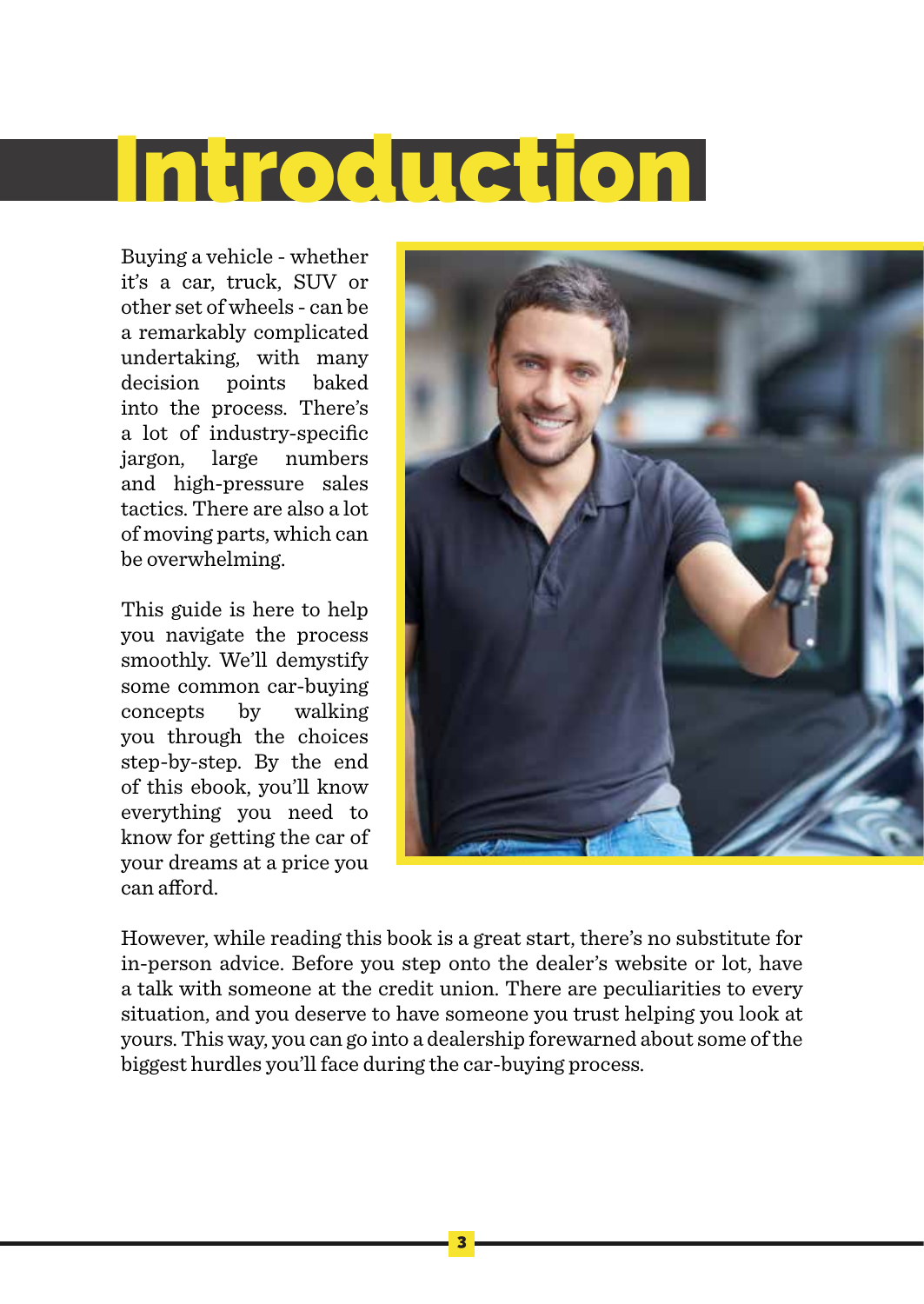Maybe it's your first time visiting a car lot as a would-be buyer, and you're beaming with anticipation and nerves while taking this next big step in your life. Maybe it's time you traded in your sports car for a car that's better suited to a growing family. Maybe it's just time to upgrade to something fresh and new. Whatever the case, there's one big question weighing on everyone's mind: Do I buy new or used?

There's no one answer to this question. Much of it depends on your personal situation. Here are a few key factors to help you make up your mind.

#### 1. WARRANTY

First, there's the case of the warranty. Almost all new cars come with a built-in manufacturer's warranty that's good for three years or 60,000 miles. This is an invaluable benefit to buying a new car, as even the best-engineered machines sometimes break down. In addition to major repairs, some warranties cover routine maintenance, such as oil changes. If you have someone else covering the expenses for the first three years, that could be money you're saving. You'll want to make sure you stay on schedule for that routine maintenance, though, or you could invalidate your warranty.

Since the warranty applies for three years, you can sometimes find recently used cars that still have the original manufacturer's warranty. If you buy a used car more than three years after it was produced, that warranty will be gone, so you'll be on your own for mechanical issues that may arise.

#### 2. REPAIRS

Vehicle repairs come with the territory of car ownership, whether you're buying new or used. No matter how well the car is made, some parts will wear out over time. While you can expect to pay more to maintain a used car than a new one, no one gets away completely free. For example, Kelley Blue Book estimates that, in the second year of owning a Honda Accord EX,

## First Steps: New Vs. Used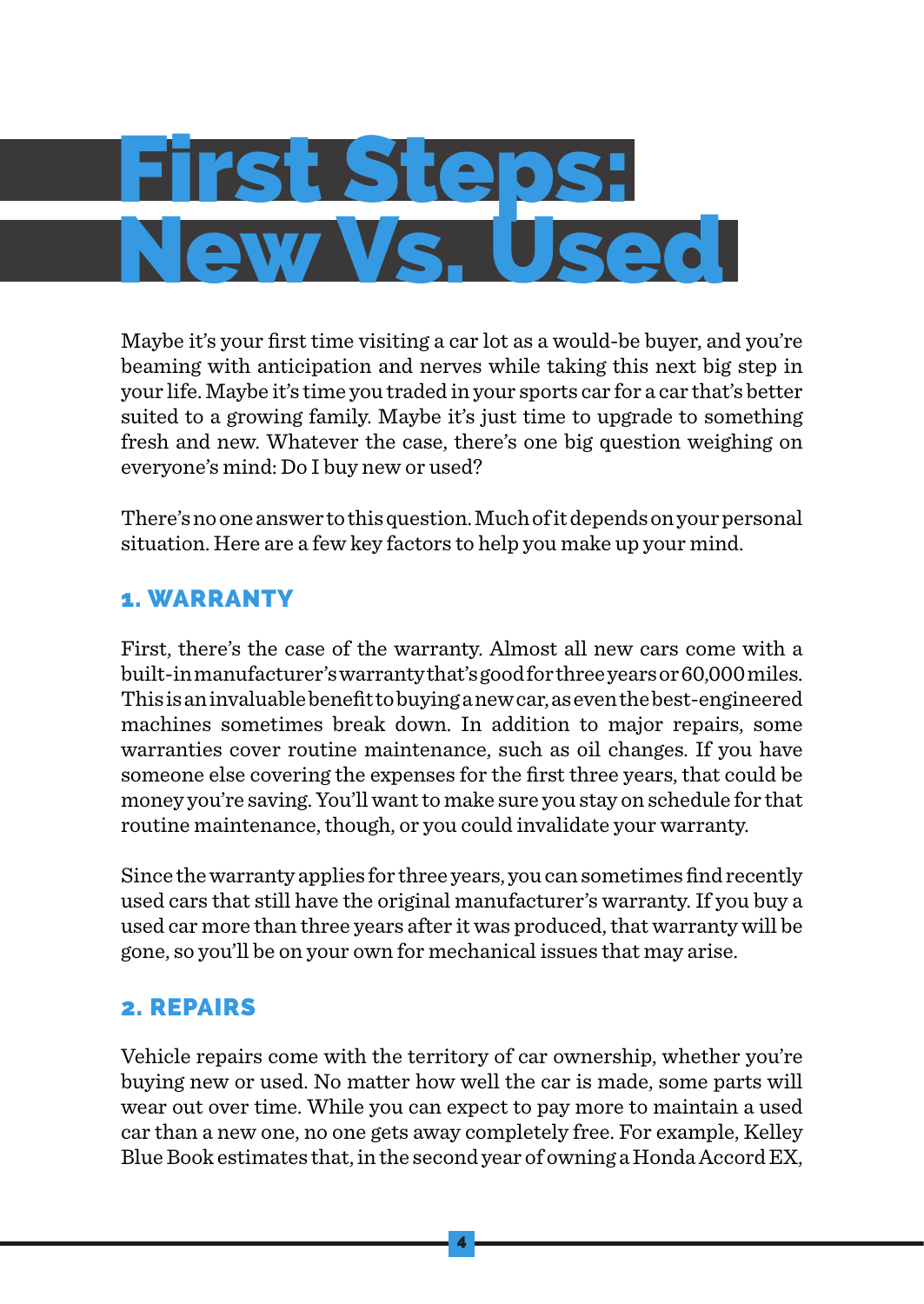drivers may have to spend as much as \$1,838 in repairs and maintenance. Those costs typically plateau as the vehicle gets older, but they never go away.

Given the possible expenses involved in repairs, buying a pre-owned vehicle can be a bit of a gamble. Of course, if you're buying from a lot that's connected to a trusted car dealer, it's a pretty safe bet. Many lots inspect incoming cars and perform any necessary repairs or polishing. You'll have to pay a little more at first, but the extra costs will buy you the security of a car without major problems.

Typically, a dealership that also sells new cars will spend the time and money to ensure its used inventory is also up to snuff. Buying from a used car specialist or looking for a vehicle on a site like Craigslist can be a bit more risky. It's definitely cheaper, but you're going into that deal with no idea what the past owner has done to the car. The risks could include anything from a terrible smell to that dreaded check engine light. Whatever it is, you're either going to have to live with it or pay to fix it out of your own pocket.



5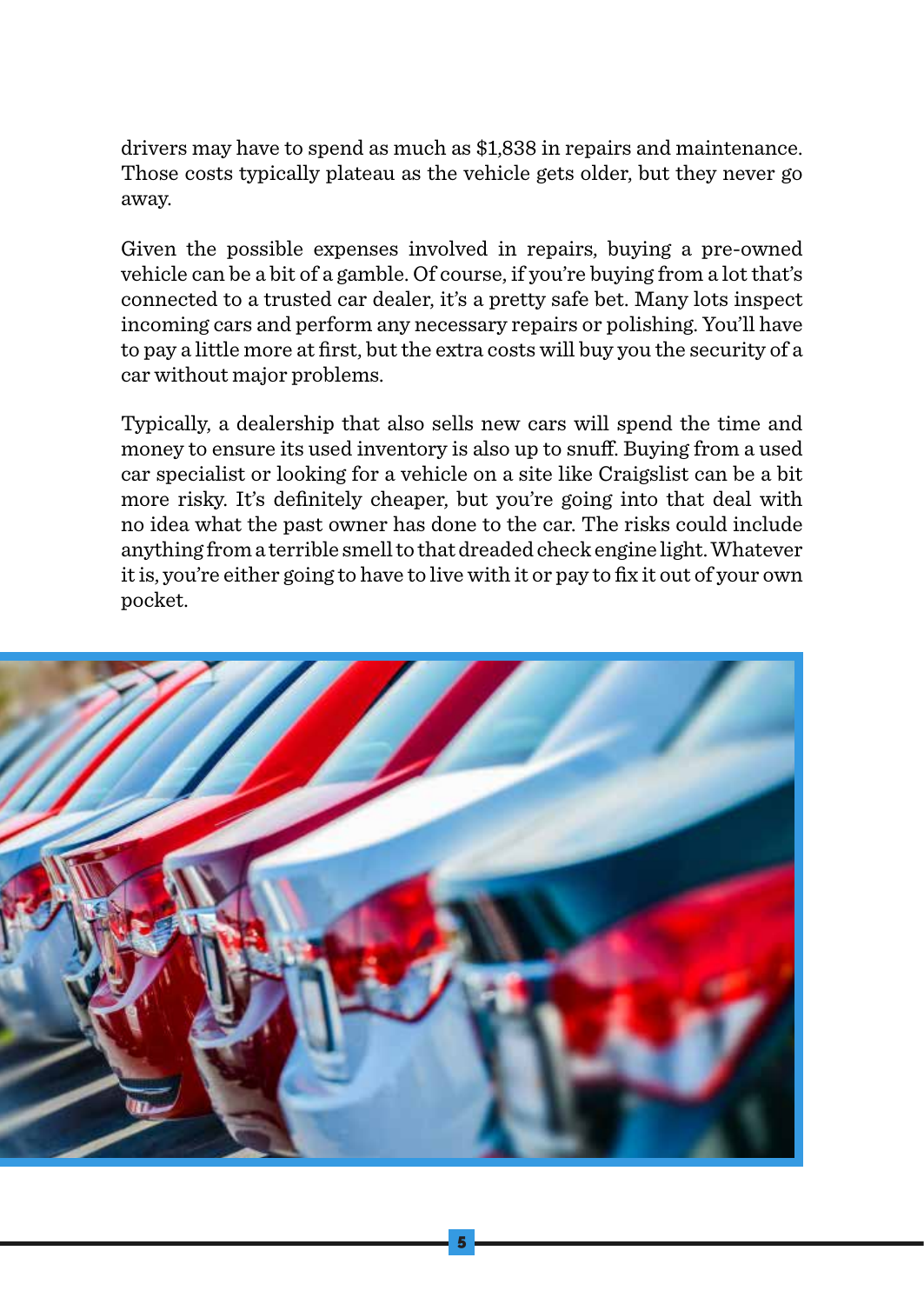#### 3. DEPRECIATION

Depreciation is a big concern when buying a vehicle. Depreciation is an asset's loss of value over time. For all the reasons we've talked about and others, a car is worth less the longer it's out of the factory. The biggest depreciation occurs immediately. Any car depreciates by approximately 11% of its original value as soon as it leaves the lot for the first time.

For example, a 2017 Toyota Prius V new costs \$26,675. It would depreciate by \$2,934 as soon as it rolls off the lot. That's \$2,934 you'll never see again, and that's only on the first day. Within the first two years, provided you've kept the car in near-perfect shape, the car will be worth just 74% of its initial purchase price. So that same Prius V would now be worth only \$19,739 meaning you've lost \$6,936.

Before buying new, be sure you're ready to make that hefty commitment.

If you're buying used, the loss that new car buyers experience is your gain. For starters, all that money now gone to the depreciation is money you save. If you just wait on buying that Prius V until 2019, you'll be able to buy it for only 74% of what it was originally worth. Not to mention that after the 26% a car loses in the first two years, the amount lost in depreciation drops significantly every year. After the third year, you'd lose only 7% of the original value. After that, the value lost to depreciation is just about negligible. That means that not only do you save more than 25% when you first buy, you also don't need to worry as much about losing money to depreciation. The money's already been lost by someone else; it's not your problem!

Everyone buys cars for different reasons. That means that what they're looking for in a car is different, too, as are the reasons they're willing to save or spend money. Everyone has a different reason to decide whether to buy new or used. But if your goal going in is to save as much money as possible, there are some definite things you'll want to keep in mind.

- *• Am I willing to take the risk on the car surpassing its warranty?*
- *• Am I willing to pay extra for maintenance and repairs?*
- *• Do I wantto take a chance thatthe past owner treated the car poorly?*
- *• Is it really worth losing so much money to depreciation?*

The more questions you ask, the more confident you can be in your decision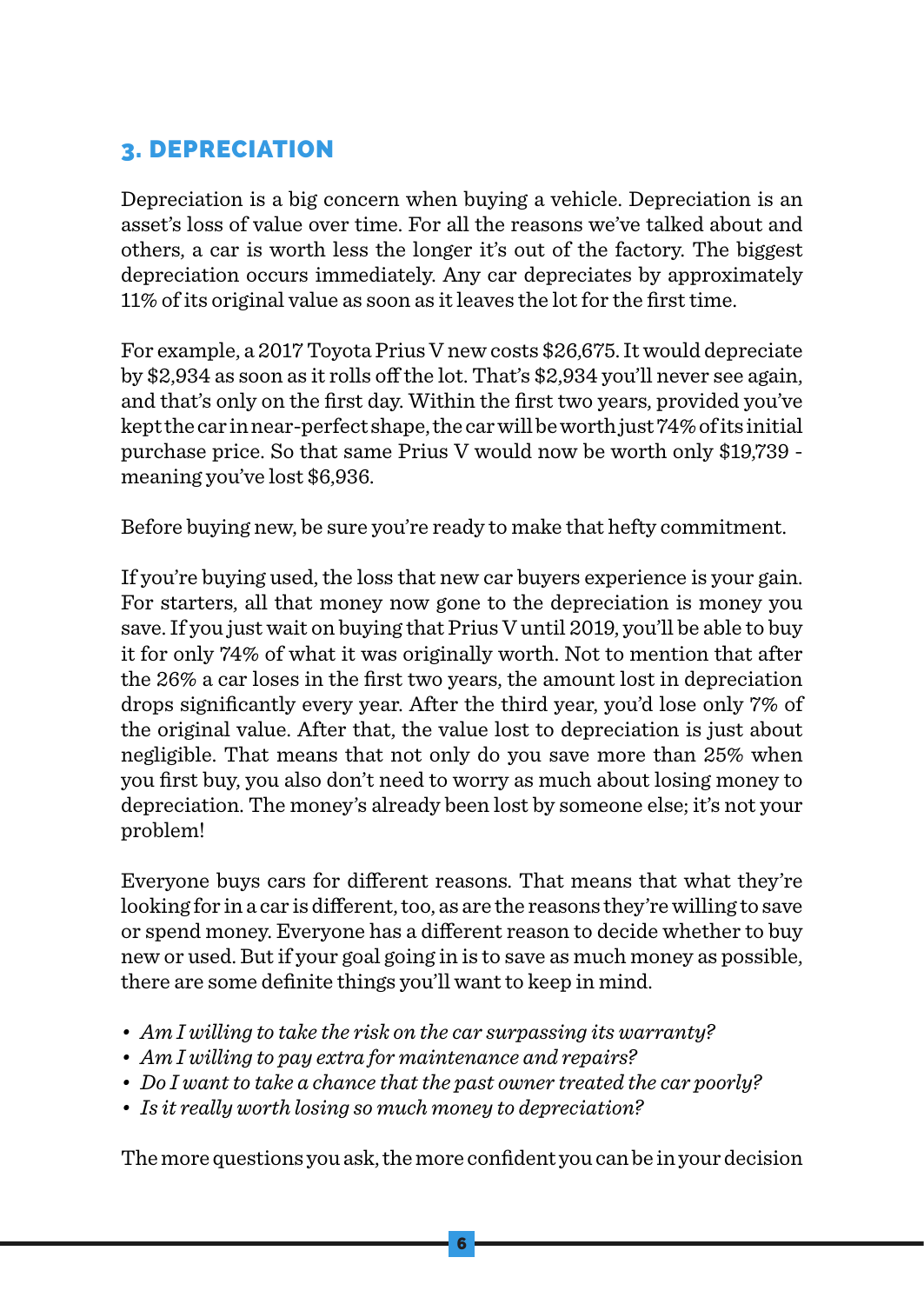to buy new or used.

Whether you choose to go new or used, you've only just begun making decisions. Your biggest choice comes in deciding what kind of car to get. This is probably the biggest purchase you'll make other than your home, so you'll want to be confident in your decision. If you're stuck, consider the following:

#### 1. RESALE

How long do you plan to keep your car? Do you plan to drive it until the wheels fall off, or do you see yourself wanting to upgrade in a few years? If this is a car you plan to own for less than five years, you need to look at the potential resale value.

Cars from luxury brands, such as Lexus and Acura, tend to hold their value fairly well. Cars with a reputation for longevity and dependability, like Toyota and Subaru, also tend to depreciate slower than other brands. Also, look for relatively recent vehicle lines. These are car models that will likely still be in production several years from now, ensuring parts and service won't be hard to come by.

#### 2. DAY-TO-DAY

Many people start car shopping by making a list of things they occasionally do or want to do someday. They may want to own a boat, so they need a car that can tow. They go camping sometimes, so a car that can offroad is preferred. This is a good way to end up with more car than you need.

Instead, look at what you use your car for on a daily basis. For most people, this is a commute to work and back. For this, you need a comfortable car that gets good gas mileage and is easy to park. For special occasions, you can always rent a car or truck. How many times a year do you see yourself

### Choosing A Car: What To Consider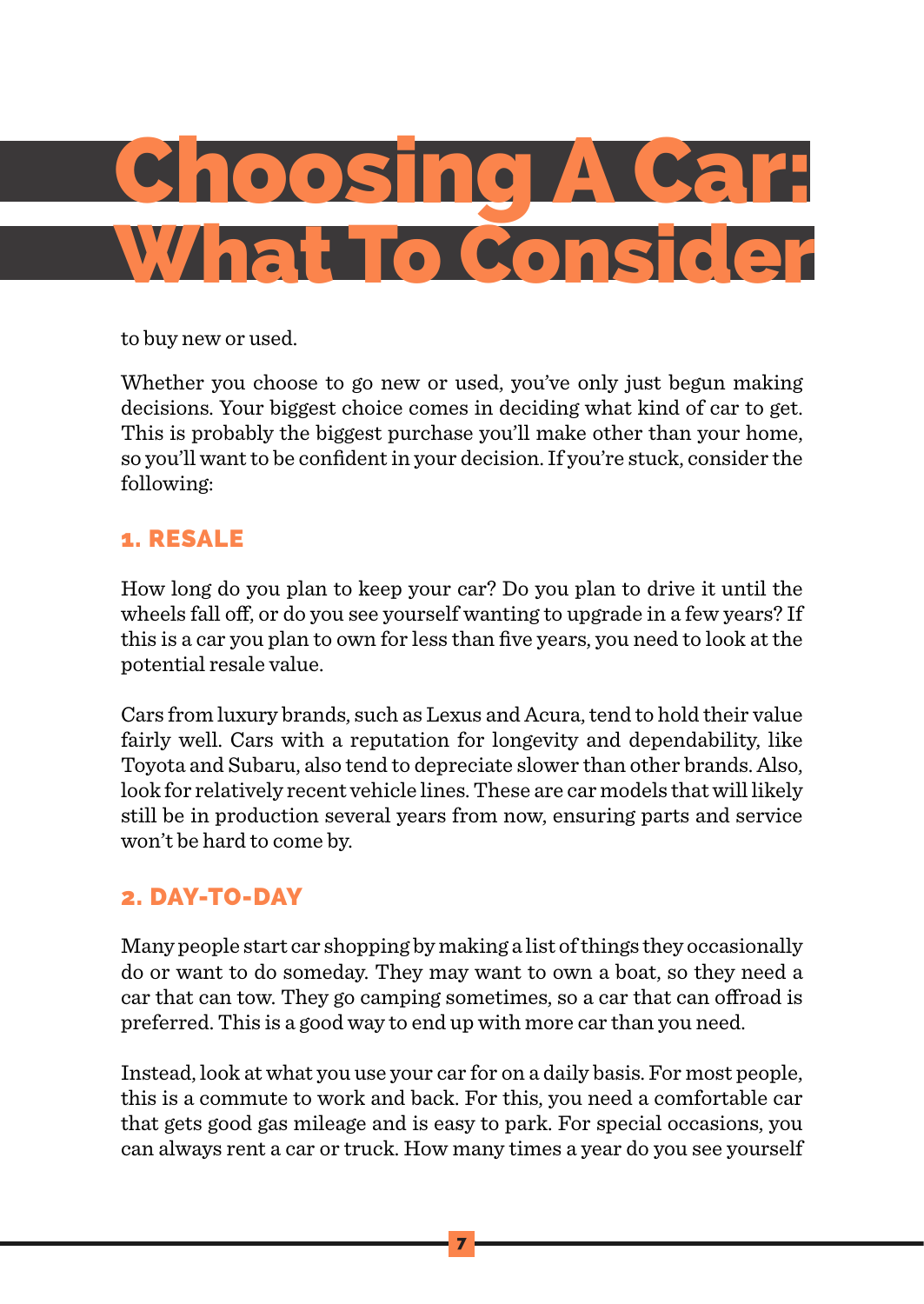picking up furniture or hauling a trailer? If it's less than five, remember that you can still rent a truck or van for such occasions.

#### 3. BUYING OR LEASING?

You have options when it comes to how to purchase your car. You can buy it, which means you'll take out a loan for the purchase price. When the loan is paid off, the car is yours, free and clear. You can also lease a car, which is essentially a long-term rental. At the end of the lease term, you may have the option to buy the car, depending on the terms of the lease. If you choose not to purchase it, you may be charged penalties for things like mileage or damage to the vehicle. If you wreck the car, the insurance company will make the deal whole before they concern themselves with your damages.

Generally speaking, leasing a car isn't as good a deal as buying. If you absolutely must have a top-end luxury car, a lease is one way to make it affordable. The tradeoff, though, is that you are building no equity. You'll never be able to get a trade-in, and you may have to make expensive penalty payments when getting your next car.

#### FINANCING TIPS AND TRICKS:

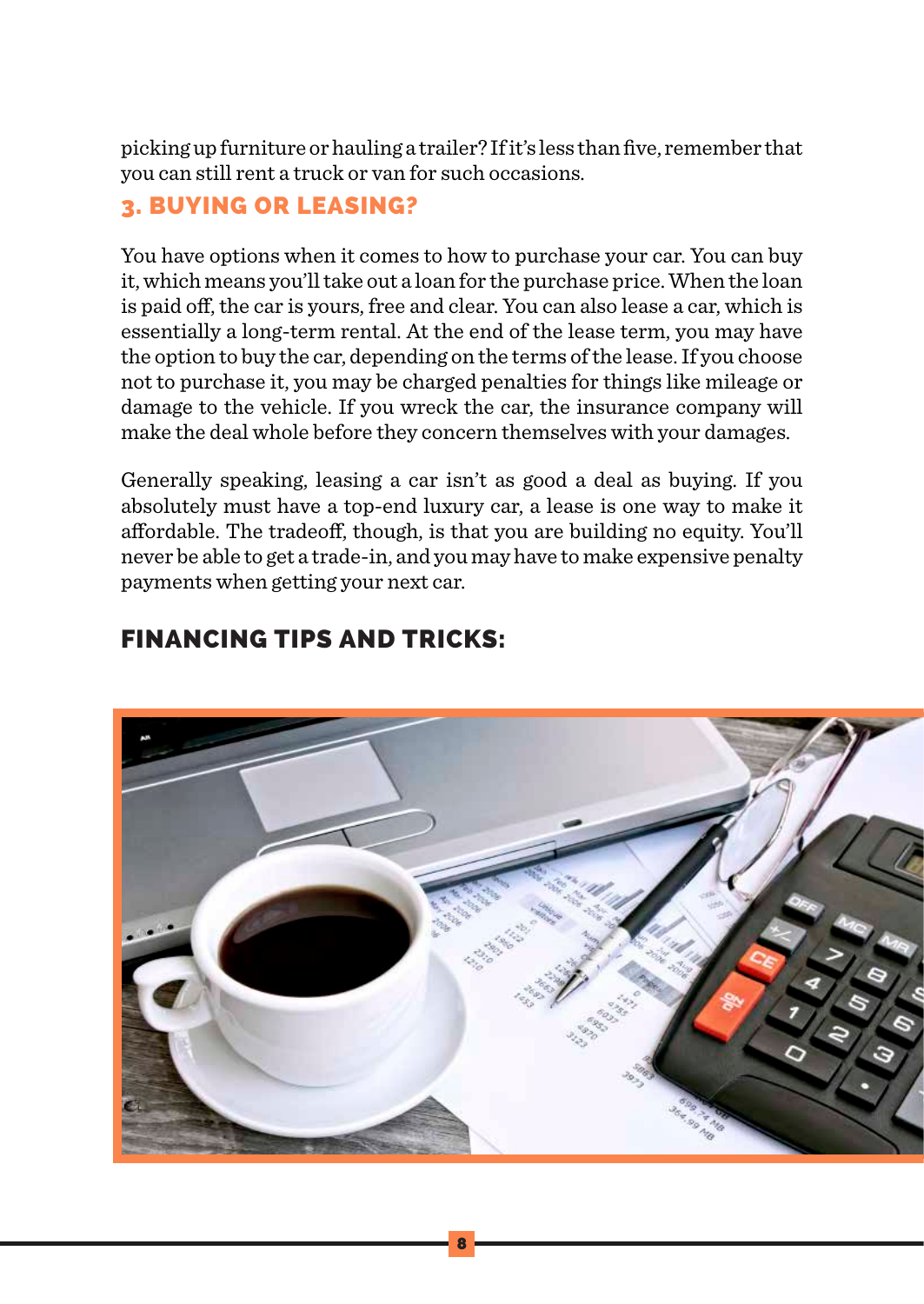After you've picked out your car, your next step will be with the "F&I" department: Financing and Insurance. This is the last opportunity dealers use to make more money off their sale to you. If you're not careful, F & I can stand for fleecing and infuriating! Here's how to get out with the best deal you can.

#### 1. A LITTLE BACKGROUND OF THE INNER WORKINGS OF F&I

Very few dealerships do their own financing. Generally speaking, F&I people take the estimated price of the car, the actual value of the car and your credit history and shop the deal to a number of different financiers, such as banks and credit unions. These include major national lenders, manufacturer financial departments and, depending on the dealership, some local lending institutions. These vendors each quote an interest rate and relevant fee information to the salesperson or sales manager.

Car dealers usually have long-standing business relationships with these lenders, which may include incentives for selling a loan from a specific lender. Because the lenders are competing for the dealer's business, not necessarily for yours, those incentives are for dealers, and not for consumers. While the dealer knows that lower interest rates make you more likely to buy a car, in this transaction, you're not the customer. You're the product. The dealer is trying to sell your business to a lending organization while making as much profit as possible on the transaction.

It may be convenient to handle the financing of your vehicle with the dealer once you've agreed to a sale. However, because of the background detailed above, you can see how you may end up paying a premium for that convenience. Come talk with us at the credit union before you reach that point. We can help you identify price ranges and terms that are best suited to your budget while also getting you pre-approved. It will shorten the process for you, give you buying leverage and minimize your susceptibility to aggressive sales tactics.

#### 2. TAKE THEM FOR A RIDE!

Make no mistake, financing is profitable for dealerships in many ways. If they know they can't turn a profit from financing, they're more likely to push harder to find profit elsewhere. Unless you come in armed with a pre-approval, you're almost always better off if you make financing the last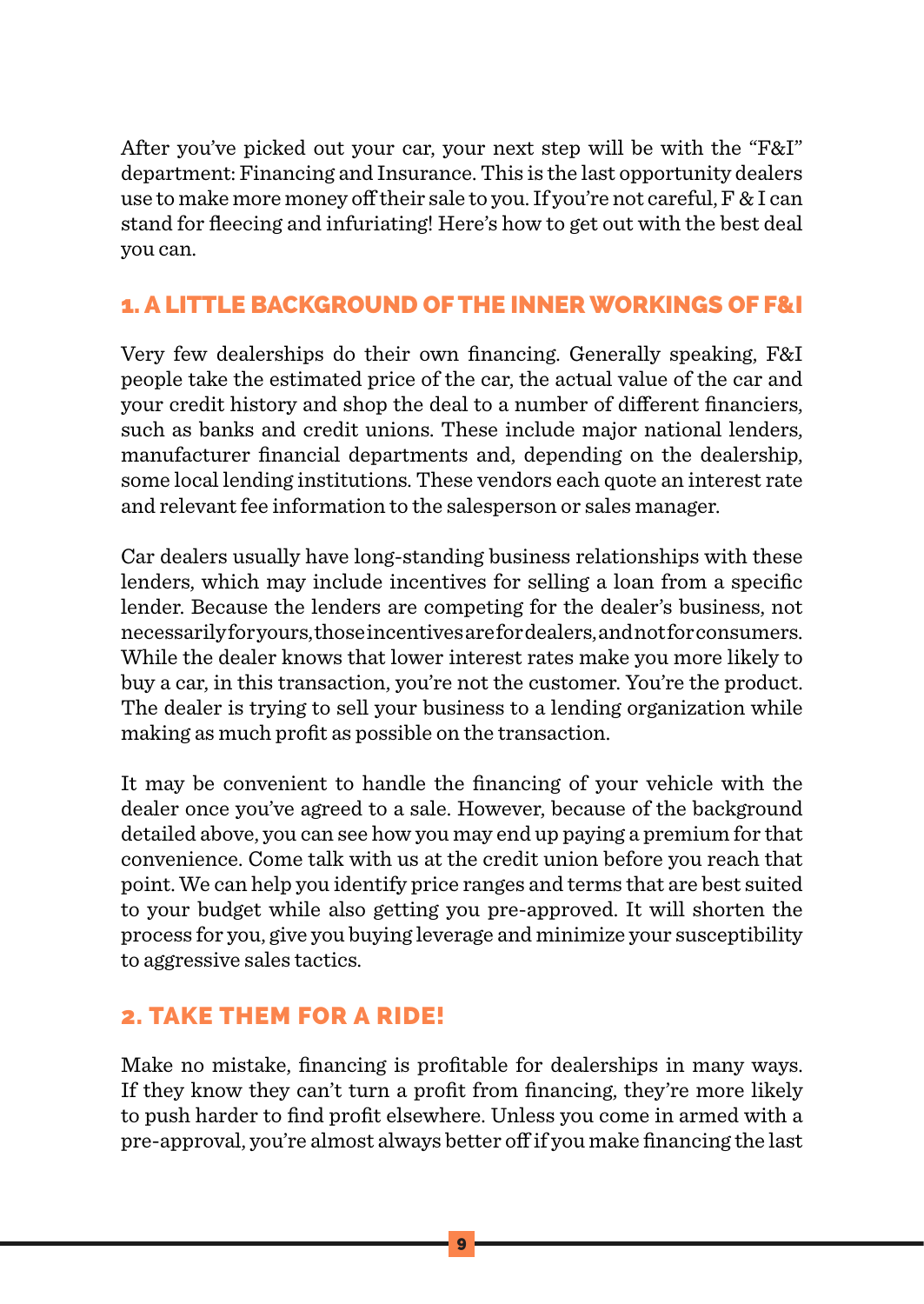

part of your transaction with the dealership. This doesn't mean, though, that you don't want to think about financing until that point. Discuss your plans with a representative at the credit union, including the type of vehicle you're thinking of buying. Figure out what kind of rates they can offer. By doing your research ahead of time and knowing what financing options are available to you, you can let the dealer think there's still money to be made in the financing, which may strengthen your negotiating position on other parts of the transaction, like the price of the car or the value of the trade-in.

#### 3. DON'T PITY THE SALESPERSON

Most of the time, your salesperson only benefits from the price of the car, the warranty and some high-markup items, like undercarriage treatment and upgrades. The financing department representative, the one responsible for getting quotes and delivering them to the salesperson, is the most likely recipient of any kind of commission on the financing. In these instances, it's also very likely that the salesperson with whom you're dealing has little or no control over your financing. He or she might be able to go back to the financing department and ask them to attempt to negotiate a better rate,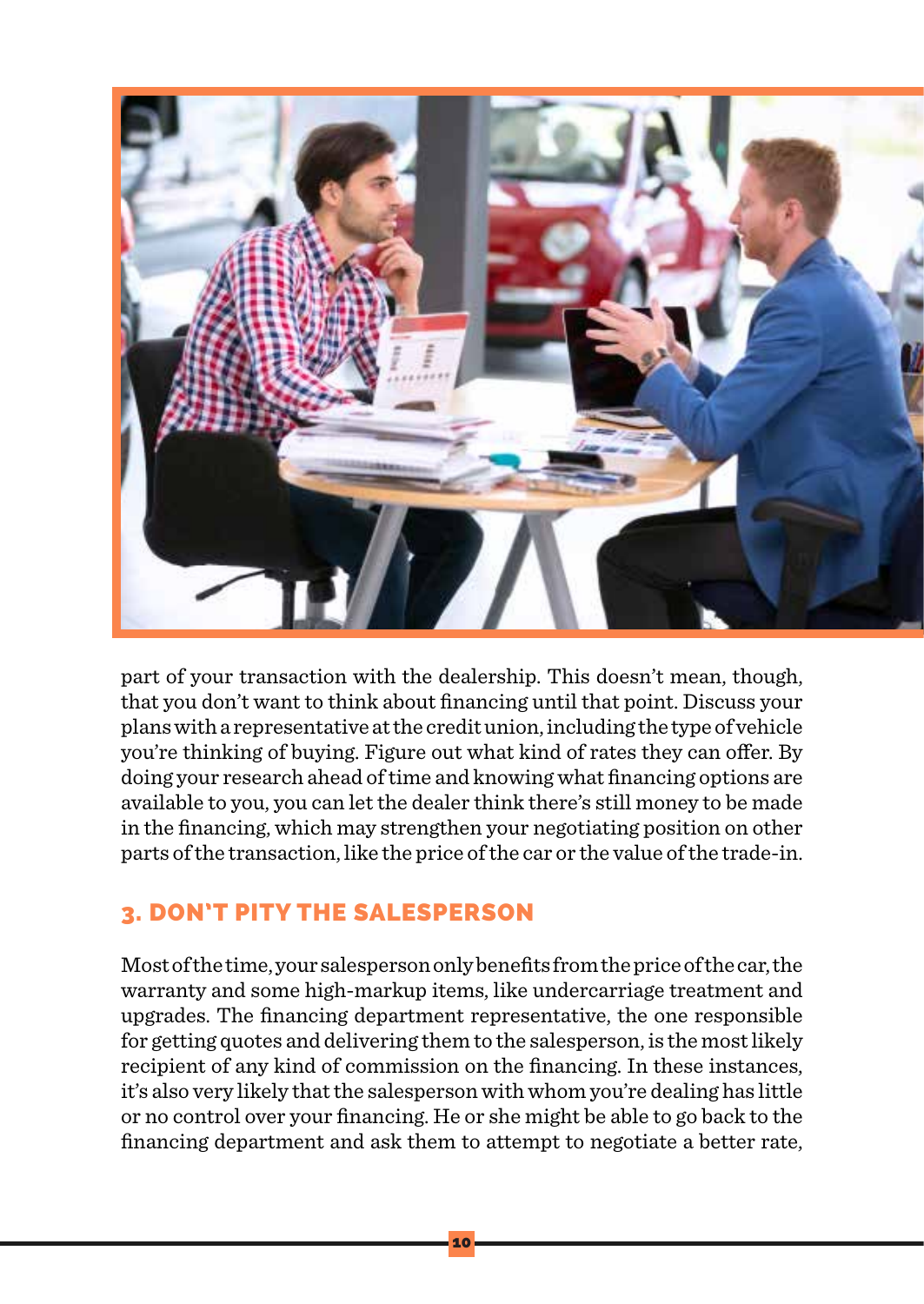but this negotiation may not have much success. In any case, someone at the dealership profits from getting you a loan, and it's not necessarily you.

#### 4. MIND THE GAP

"GAP," or Guaranteed Asset Protection insurance, is automobile insurance that covers the difference between the total amount of the loan and the value of the car. It's protection against the worst-case scenario, that your car is totaled and you owe more than it is worth. Your comprehensive insurance coverage will only pay out the value of the car, leaving you on the hook for the remaining interest and finance charges. A dealer may require that you purchase GAP insurance as a condition of financing your car. The cost of the insurance is almost always paid up front as part of the financing charges.

GAP insurance is designed for long-term, high-interest or low down payment financing. If you are buying a car without putting a lot of money

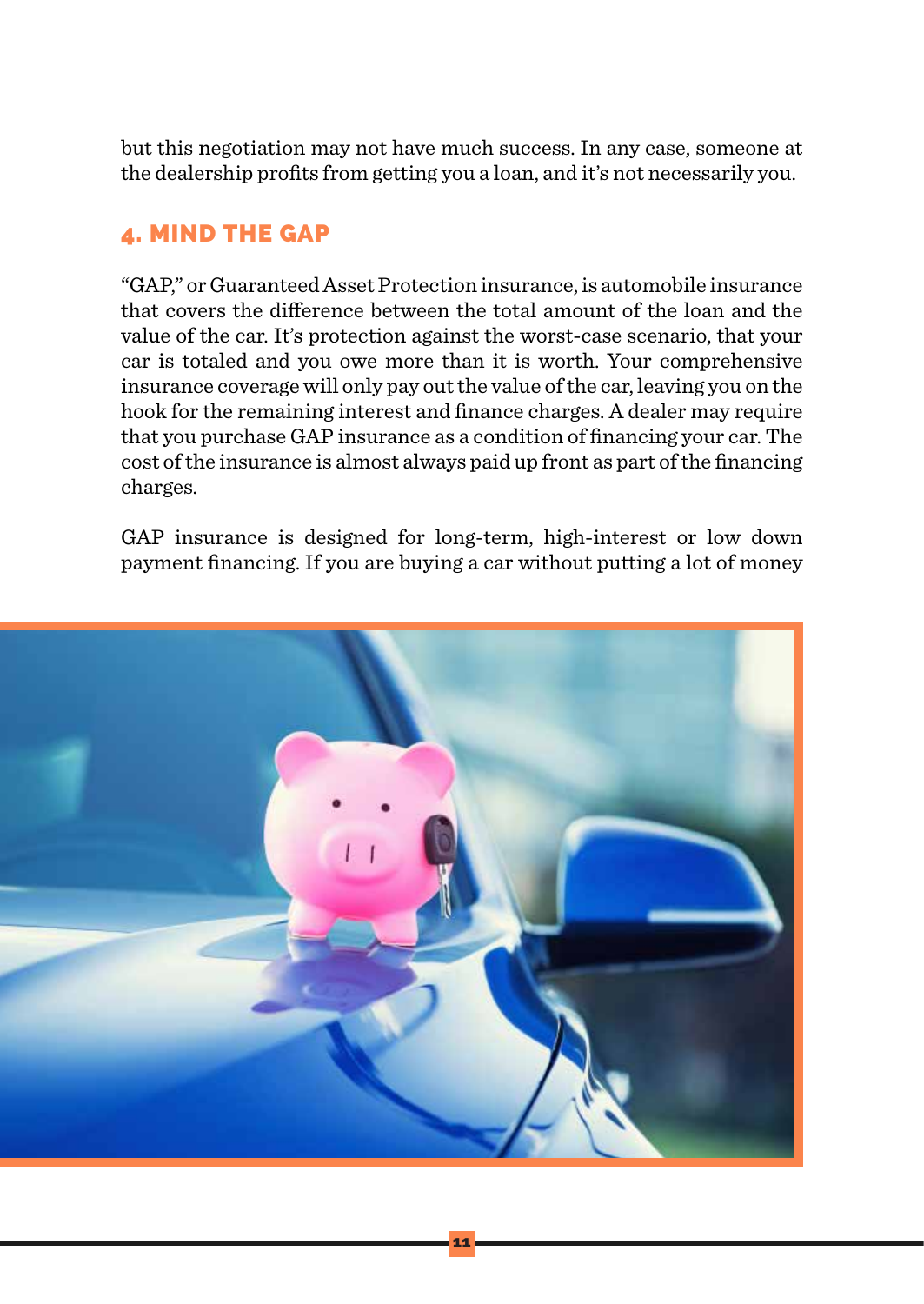down, or if your credit history is not stellar, consider getting GAP insurance. But, as with any other purchase, shop around. Because most financing arrangements require GAP insurance, dealerships maintain institutional arrangements with insurance agencies, expecting you to purchase it without much thought. It's one of the last chances they have to seek profit on the sale, and they rely on you not to notice. You may be able to find better rates on GAP insurance (and other insurances like Mechanical Breakdown coverage and loan Payment Protection) from a broker or from another lending institution.

While you might not think so at first, the credit union offers this type of coverage and has a strong track record of protecting members' purchases. Over the years, we have saved members thousands of dollars on their claims and helped keep debt scenarios from turning into nightmares.

#### 5. STAY STRONG TO THE END

Financing is among the easiest places for dealers to make money because it's almost always the last stop in the car-buying process. They are counting on you to be both committed to purchasing a car and exhausted from making a series of decisions. High-pressure salespeople use this fact to their advantage.

When it comes time to talk financing, frequently the license plates are off your old car and you're sitting down with a sales manager. While it may seem counter-intuitive, this is the best time to walk away and get a second opinion. See if your credit union can offer you a better rate, lower fees or a more flexible term. Ask them to commit, as much as possible, to a price on an offer sheet, then tell them you'd like to take some time to think about it. If you come back with a cashier's check in hand, the sales manager may hem and haw, but at the end of the day they'd rather make the sale than make a little extra on financing.

This is an especially important step if your history with credit is complicated. A giant lending corporation won't see the steps you've taken to solidify your financial position. They don't have the same relationship with you that your credit union does. They see you as a risk number and an interest rate they can justify. Always give your credit union a chance to beat the dealer's offer - your credit union works for you, not for a commission.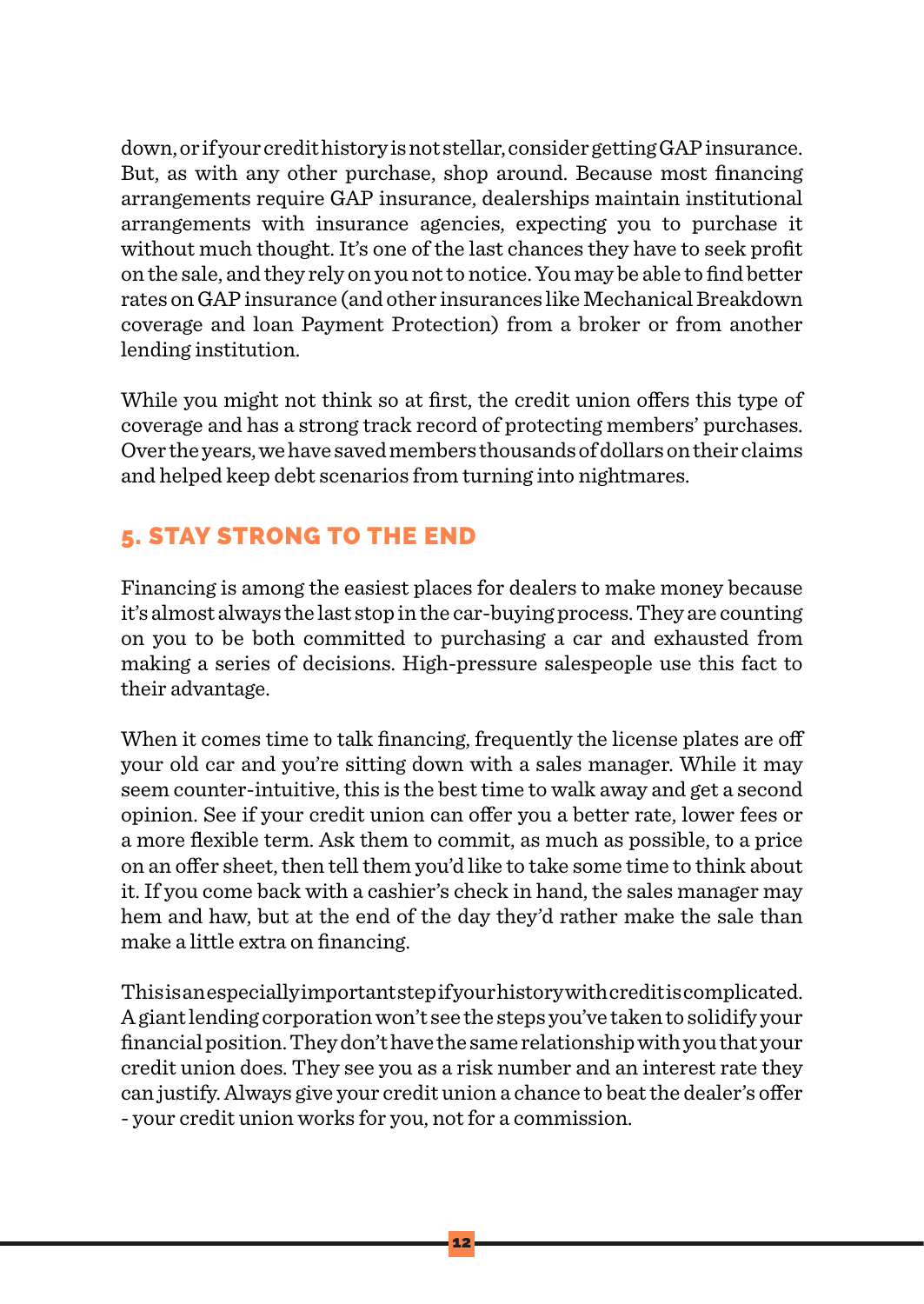### Is Zero Percent Financing Worth It?

If you're shopping for a car because you've seen an advertisement for 0% financing, you're not alone. Campaigns like Toyota's "Toyotathon," in which manufacturers offer deals like 0% financing for 60 months, are incredibly popular for car buyers and dealers alike. If it were honestly a losing proposition for the manufacturer, they likely wouldn't keep doing it. How, then, could they possibly make money on the financing? The answer is two-fold: volume and selectivity.

The volume part of the money-making strategy is simple. Zero percent financing gets people on the lot and encourages them to think about buying a specific brand of car. The manufacturer and the dealer both make some

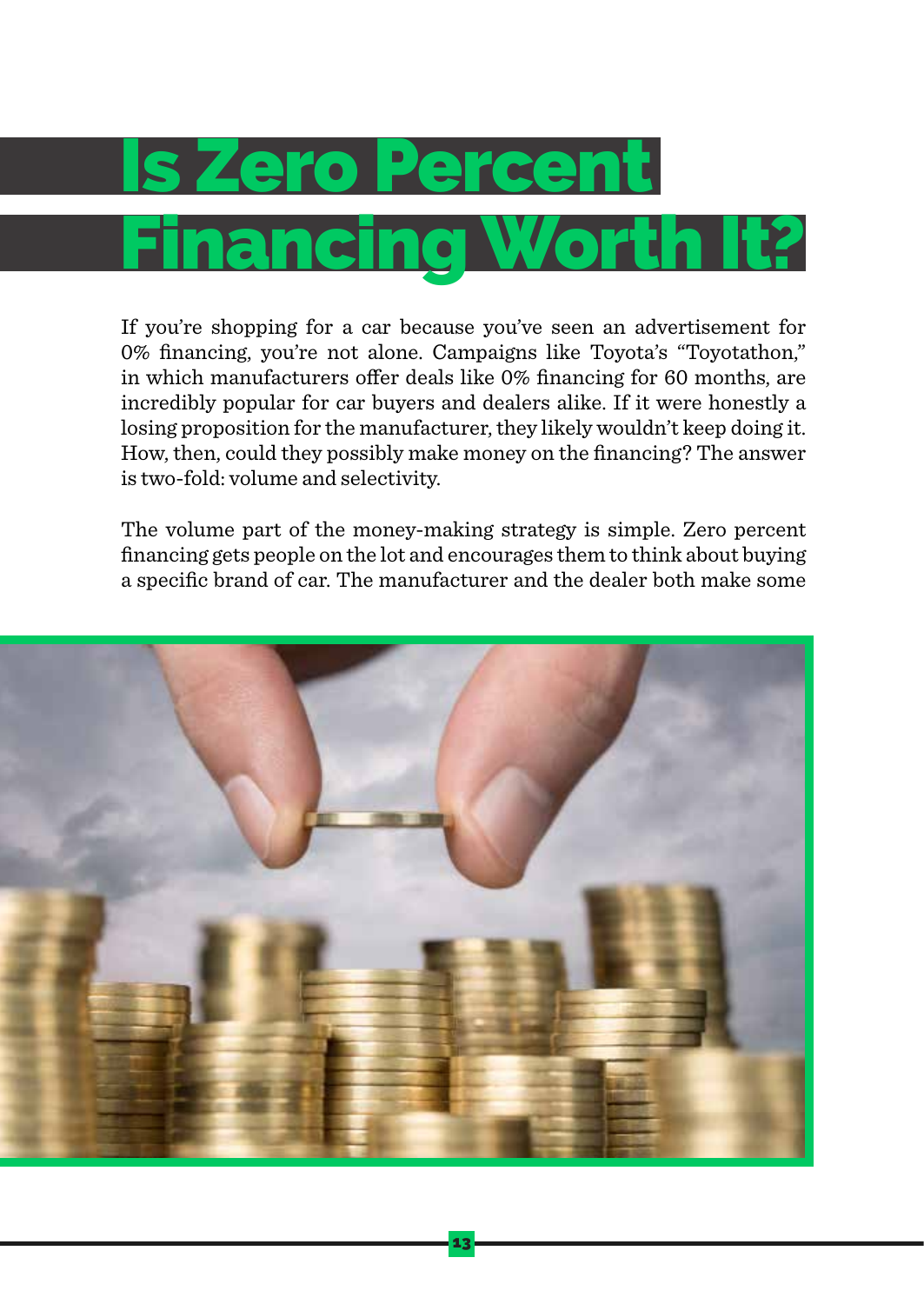money on each car sold, so the 0% financing trades some profit per car in the hopes that they'll make up for it in number of cars sold.

Selectivity is the other side of volume. Not everyone who comes to a 0% financing event will qualify for that rate. Because most people who get to the point of discussing financing have decided to purchase a car, they'll settle for a non-zero rate. Between these two strategies, advertising 0% financing does pretty well for a car dealer. Car commercials don't talk about the fine print, but dealers put a pile of restrictions on 0% financing. If your history with credit is anything less than perfect, don't expect to qualify for these rates. Roughly 60% of people who apply for these loans end up being rejected.

Also, these loans are usually short-term. If the dealer is offering 0% financing over the life of the loan, expect it to be no more than three years. This means a much higher payment than you'd have on a five- or seven-year loan. Additionally, many 0% financing offers only cover part of the life of the loan - usually six months. After that, you'll be paying more in interest.

Dealers may use the promise of 0% financing to trick you into paying more for the car. With their knowledge of your financing options, they can manipulate the price of your trade-in and the cost of the transaction to arrive at a monthly payment you're happy about. That way, you'll focus on the cost of the payment and not the price of the car or the total amount you'll ultimately pay.

Choosing 0% financing will usually prevent you from taking advantage of other discount options. It is offered instead of manufacturer rebates and other discounts. Also, these financing packages are usually incompatible with special discount programs like Ford's Friends and Family package.

This last hiccup can mean 0% financing is actually more expensive than a loan that's obtained through a private lender like the credit union. To see this effect, let's take a look at some numbers. We'll assume that you're paying \$20,000 for a car. You're presented with two choices:

1. You can take 0% financing on a three-year loan.

2. You can get a 4% interest rate on a five-year loan from the credit union, plus a \$2,000 manufacturer's rebate.

Let's see how those options break down.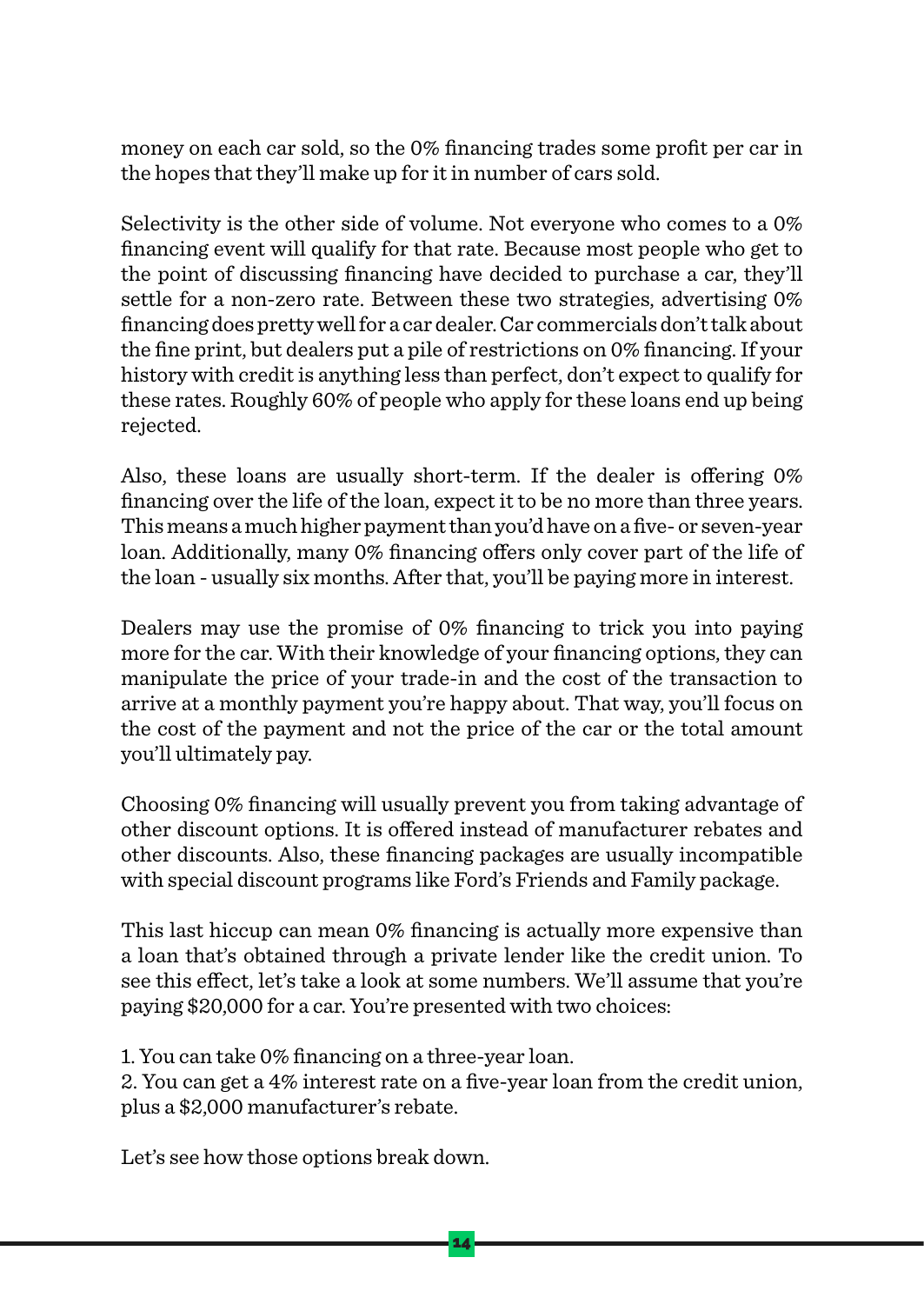If you take the 0% financing option, your monthly payment will be \$555. Assuming no other fees or problems, you'll pay \$20,000 over the life of the loan. Your payments will be higher, and if you can't make one of them, you'll be paying more in interest next month (in addition to all the months that follow).

If you take the rebate, though, your monthly payment will be \$331 - a much more reasonable amount. Over the life of the loan, you'll pay a total of \$19,890. That means you will save \$20 and have a lower car payment, too.

Even if it's not compatible with cash back incentives and other rebates, arranging outside funding before you go to the dealership can be a tremendous negotiating advantage. By continually postponing questions of financing, you can let the dealer think there's still money to be made. This position might lead them to give you more on your trade-in, lower the price of the car or offer you more options.

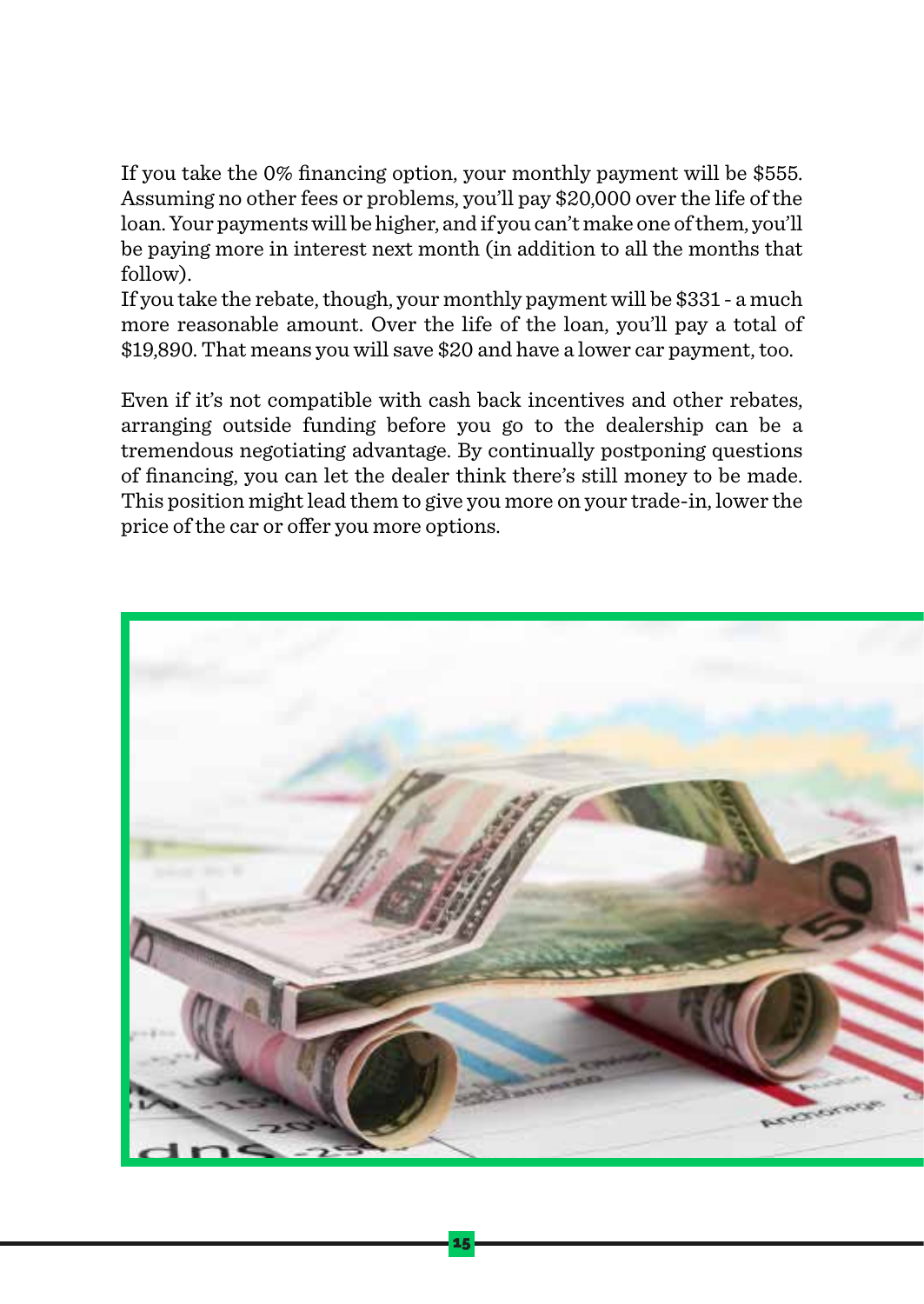

The loan you get to pay for your car may be the biggest financial decision you make outside your home. You owe it to yourself to do your research and treat this decision with diligence. You wouldn't buy a car just because it had an enticing price tag. Why would you do that with a loan?

Remember, dealers make most of their money from financing. They want you to finance your car through their channels because it's one more way for them to profit on the sale. It's also one more piece of information they can use to manipulate the total price of the car in their favor. You can take that power away from them by doing your own research and making your own decision.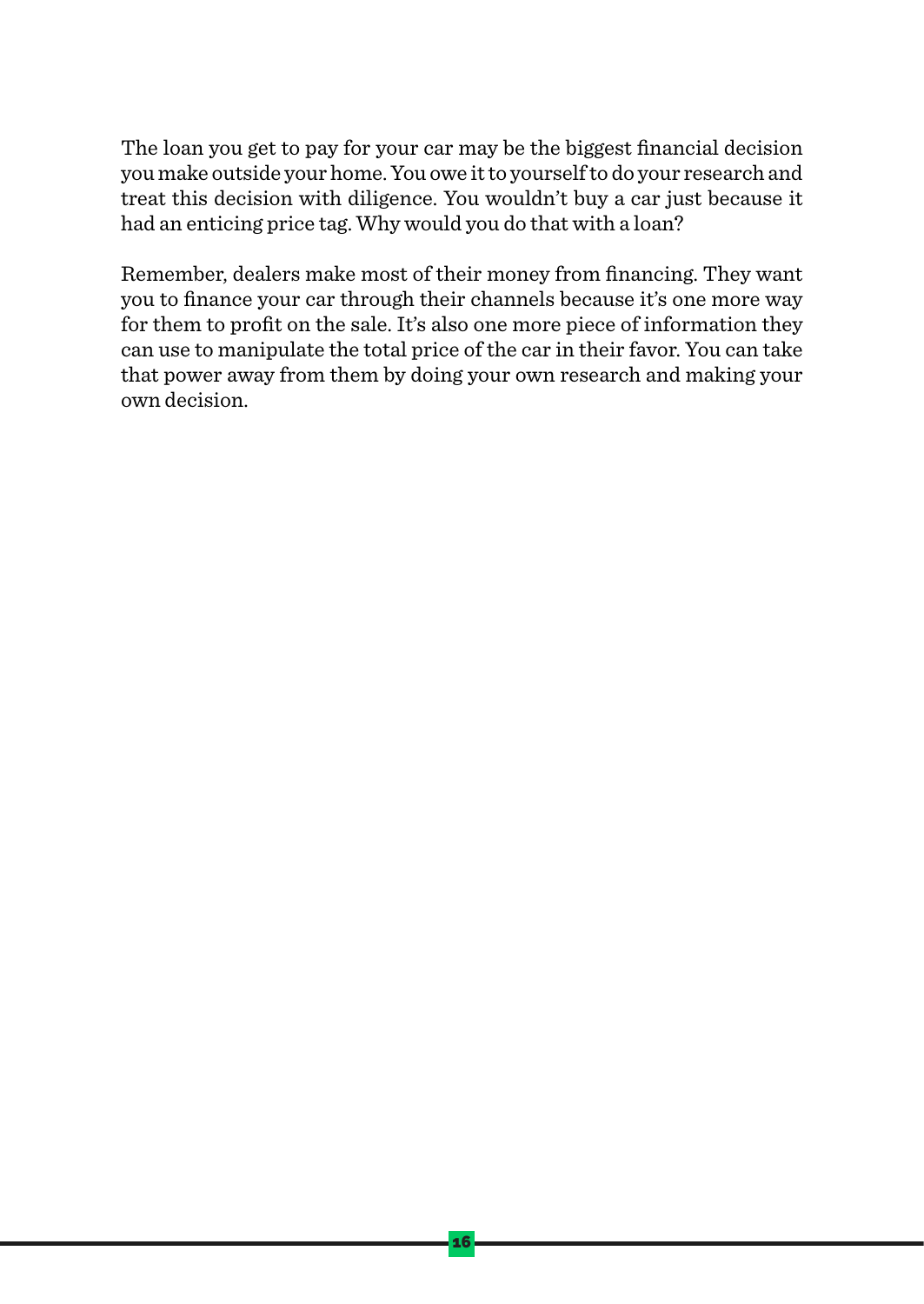

You've finally done it!

You've gone through the test drives, the sales talk, the self-doubt and the sleepless nights - plus the mountains of paperwork. But you did it. The car of your dreams is yours. It's yours and it'll be perfect forever.

"But what if it's not?" asks the small voice in your head, echoing the salesman who's sitting across from you. "What if it's not perfect forever? What if something terrible happens to it? You don't want to be the one to pay for that, do you?"

You don't, so you fork over another small mountain of paperwork and another thousand dollars. You are now the proud owner of one of the car industry's biggest cash vacuums: the extended warranty.

The concept of an extended warranty is simple. You give the insurance agency a loan of roughly a thousand dollars, and they'll cover any injuries your car sustains for the next few years. You're supposed to be getting the better end of the deal. They'll tell you that accidents are frequent and expensive, so paying only a thousand dollars is actually saving you money. In reality, more than 55% of participants in a recent consumer report said that they never used the extended warranty they had bought. For those who had been given reason to use it, the cost of the repairs averaged \$837, leaving them with a sizable net loss.

As with anything else, there are a few legitimate reasons to invest in an extended warranty. For one, if you're buying a used car, you might want to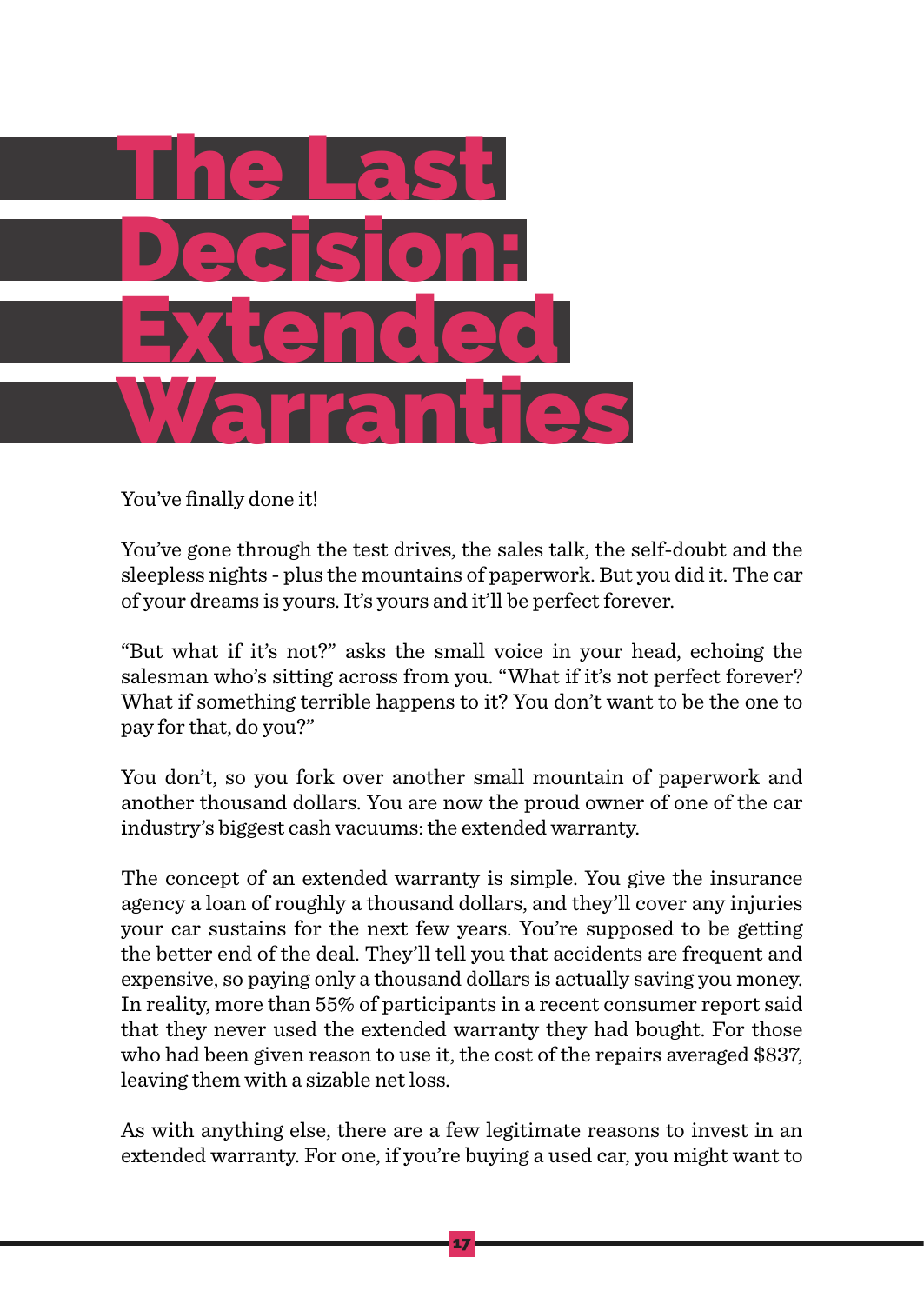use the money you save on the actual car to pay for some extra insurance. Used cars are twice as likely to malfunction as new ones, especially since you don't know how well the past owner treated them. It's also a better idea to insure cars that have more of a history of expensive maintenance - BMWs, Chryslers, Dodges. On car brands that tend to be more reliable - Hondas, Subarus and Toyotas - you can give the warranty a skip.

If you do decide to buy an extended warranty, there are two key questions you should ask yourself. First, are you getting the best deal you can? One-third of the people surveyed reported attempting to negotiate the price down and saved \$235 on average. Also, you might think it's a better deal to buy your warranty with your car, but almost all cars come with three years of manufacturer's warranty. Don't pay for something you're already getting

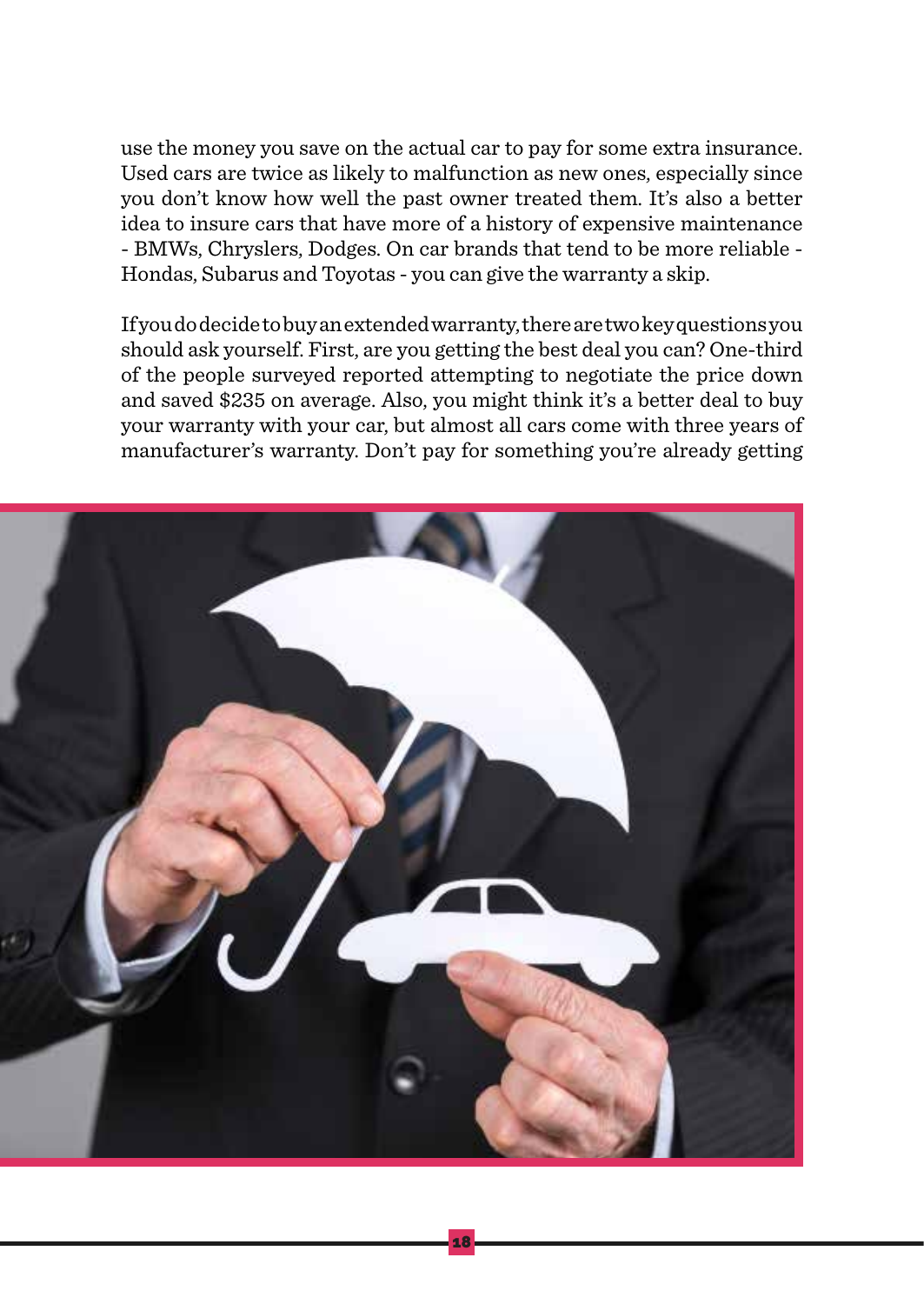

for free. Read every line of the contract to make sure you're getting your money's worth.

Second, are you sure you're not being scammed? Extended warranty scams are easy to pull off. Any low-life who knows how to put a logo at the top of a letter can send you a message from your "insurance provider" in the mail. The letter informs you that your warranty has expired and you need to buy it again. You send them a check. A foot-thick already-signed contract comes back. Then, the minute you find yourself in trouble, they're nowhere to be found.

The best method of defense against a scam like this is to do your research. Call your insurance provider to verify that the offer is real. While you're at it, you can double-check that your warranty hasn't ended. Then, find out when it will, so the next time you get a letter like that you can shred or trash it without any worries.

More than half the time, buying an extended warranty means throwing your cash away. Major breakdowns happen far less often than you'd think, and minor accidents usually cost less than the price of the warranty. If you want the extra security and breathing room that comes with the extended warranty, it may be worthwhile in a few instances. Just always remember to make sure you're not spending more money than you need to, and verify you're not paying for something you could get for free.

Most important, double check everything by calling your insurance provider and reading all the fine print. You may be able to come out of this actually having saved money on an extended warranty.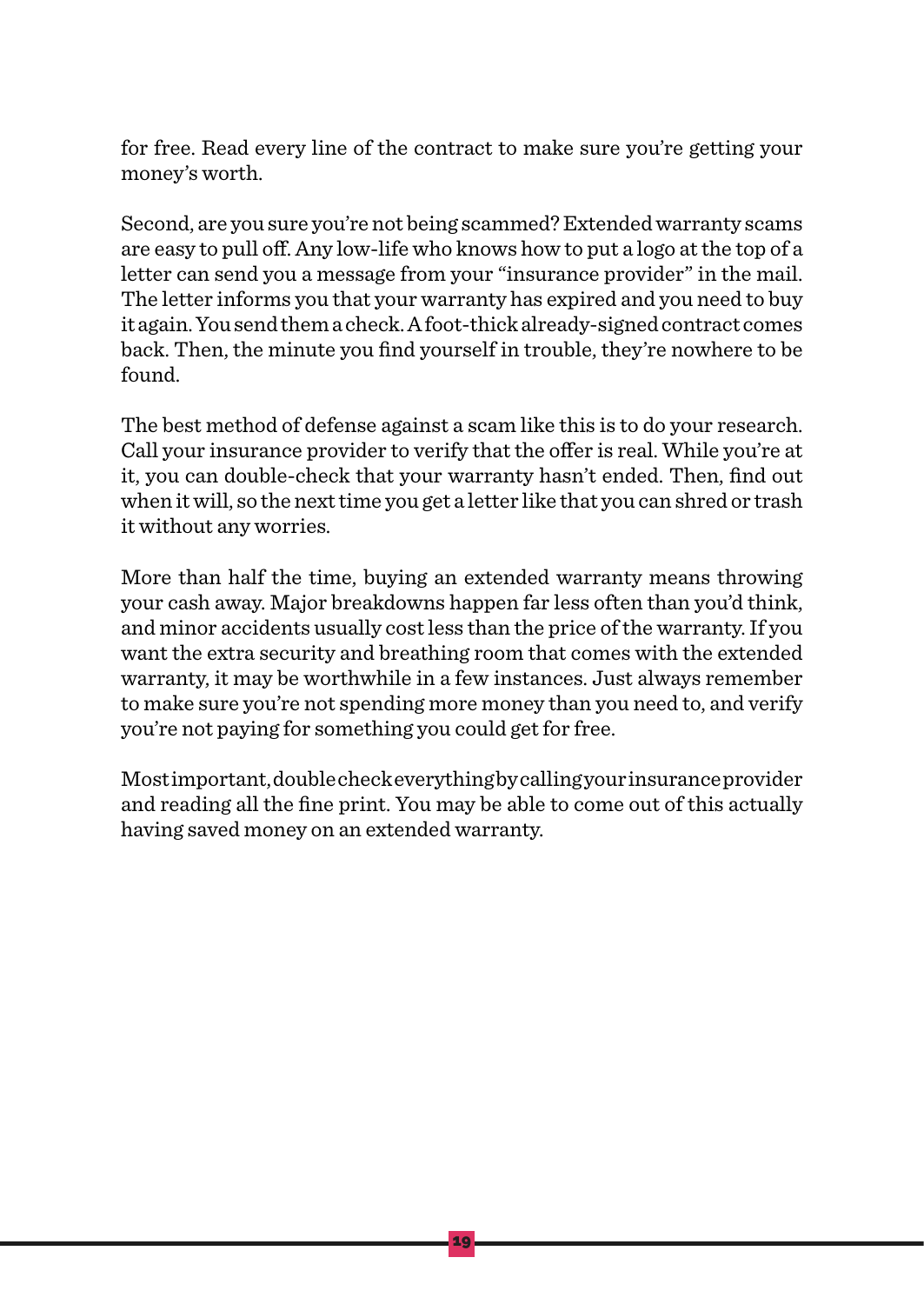

Use this worksheet to record information from your salesperson. Once you arrive at final numbers with the dealer, bring a signed document with the price of the car to the credit union, and let us get you financed!

\_\_\_\_\_\_\_\_\_ Maximum Monthly Payment

\_\_\_\_\_\_\_\_\_ Cash Down

+

Value of Trade-in

=

\_\_\_\_\_\_\_\_\_ Total Down Payment

\_\_\_\_\_\_\_\_\_ Price of the Car

-

#### \_\_\_\_\_\_\_\_\_ Total Down Payment

#### Total Financed

=